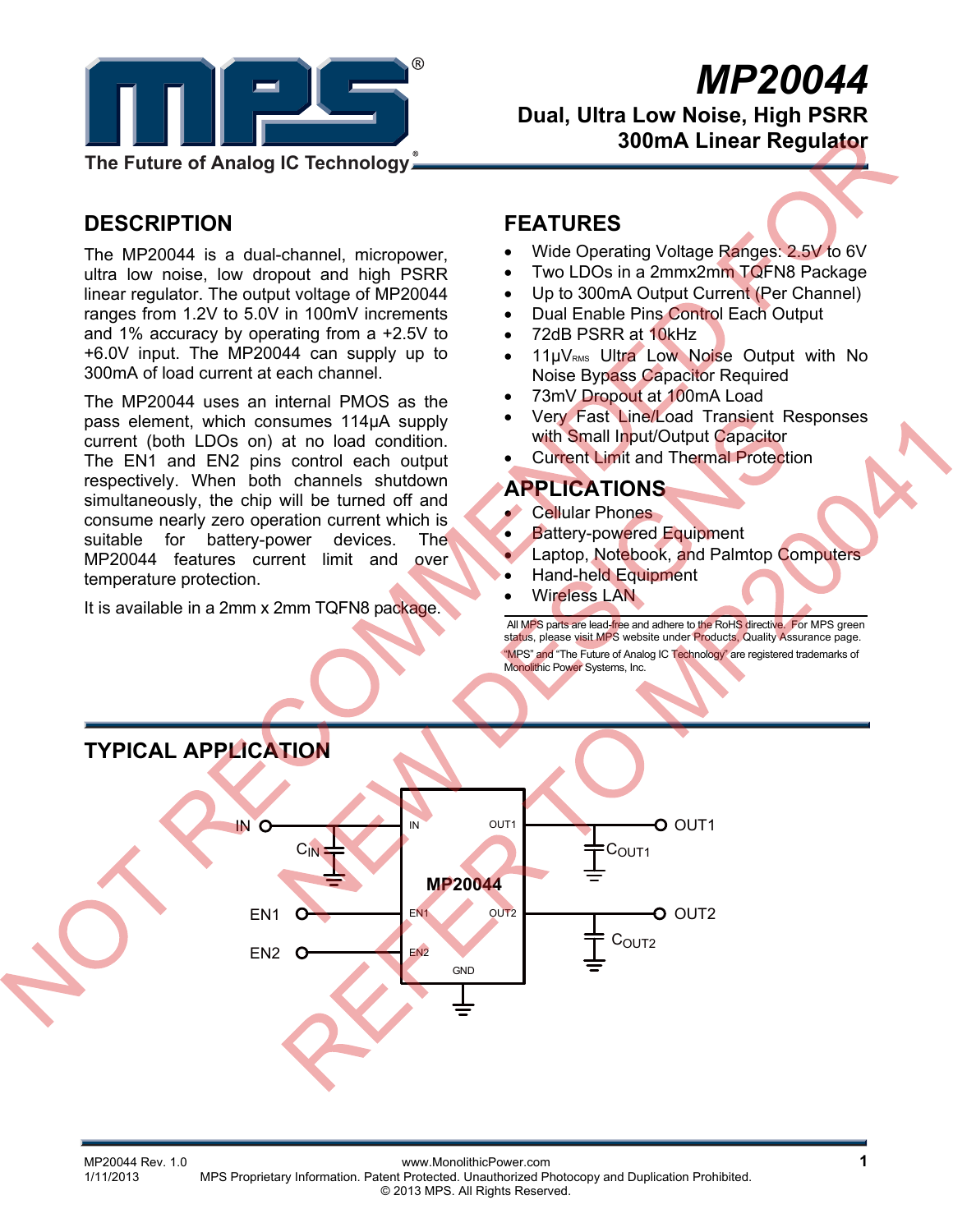

| ORDERING INFORMATION <sup>®</sup> |                   |                   |           |                                    |                    |
|-----------------------------------|-------------------|-------------------|-----------|------------------------------------|--------------------|
| <b>Part Number</b>                | V <sub>OUT1</sub> | $V_{\text{OUT2}}$ | Package   | Free Air Temperature $(T_A)$       | <b>Top Marking</b> |
| MP20044DGT-JG-LF-Z                | 2.5V              | 1.8V              |           |                                    |                    |
| MP20044DGT-GM-LF-Z                | 1.8V              | 2.8V              |           |                                    |                    |
| MP20044DGT-SS-LF-Z                | 3.3V              | 3.3V              |           |                                    |                    |
| MP20044DGT-LS-LF-Z                | 2.7V              | 3.3V              |           |                                    |                    |
| MP20044DGT-SM-LF-Z                | 3.3V              | 2.8V              | TOFN8     |                                    |                    |
| MP20044DGT-PP-LF-Z                | 3.0V              | 3.0V              | (2mmx2mm) | $-40^{\circ}$ C to $+85^{\circ}$ C | 3W                 |
| MP20044DGT-CG-LF-Z                | 1.2V              | 1.8V              |           |                                    |                    |
| MP20044DGT-SJ-LF-Z                | 3.3V              | 2.5V              |           |                                    |                    |
| MP20044DGT-SG-LF-Z                | 3.3V              | 1.8V              |           |                                    |                    |
| MP20044DGT-BG-LF-Z                | 1.3V              | 1.8V              |           |                                    |                    |

#### **ORDERING INFORMATION\***

\* Available options are identified by those with top marking. For other options, please contact factory to check availability.

## **ORDERING GUIDE\*\***



 $V<sub>OUT2</sub>$ 

 $V<sub>OUT1</sub>$ 

Package Type

GT: QFN (2mmx2mmx0.8mm)

**Operating Temperature Range** 

D: Extended Temperature Range (40°C to +85°C)

\*\* For RoHS Compliant Packaging, add suffix - LF (e.g. MP20044DGT- $\square \square$ -LF);

For Tape and Reel, add suffix -Z (e.g. MP20044DGT-DD-LF-Z).

## **OUTPUT VOLTAGE SELECTOR GUIDE\*\*\***

| Code                    | $V_{OUT}$ | Code         | $V_{OUT}$ |
|-------------------------|-----------|--------------|-----------|
| $\overline{\mathsf{C}}$ | 1.2       | Т            | 2.65      |
| B                       | 1.3       |              | 2.7       |
| F                       | 1.5       | M            | 2.8       |
| W                       | 1.6       | N            | 2.85      |
| G                       | 1.8       | v            | 2.9       |
| D                       | 1.85      | P            | 3.0       |
| Y                       | 1.9       | Q            | 3.1       |
| н                       | 2.0       | X            | 3.15      |
| E                       | 2.1       | R            | 3.2       |
| J                       | 2.5       | $\mathbf{s}$ | 3.3       |
| K                       | 2.6       | Ż            | 5.0       |

\*\*\* Code in **Bold are standard versions. For other output** voltages between 1.2V and 5.0V contact factory for availability. Minimum order quantity on non-standard versions is 25,000 units.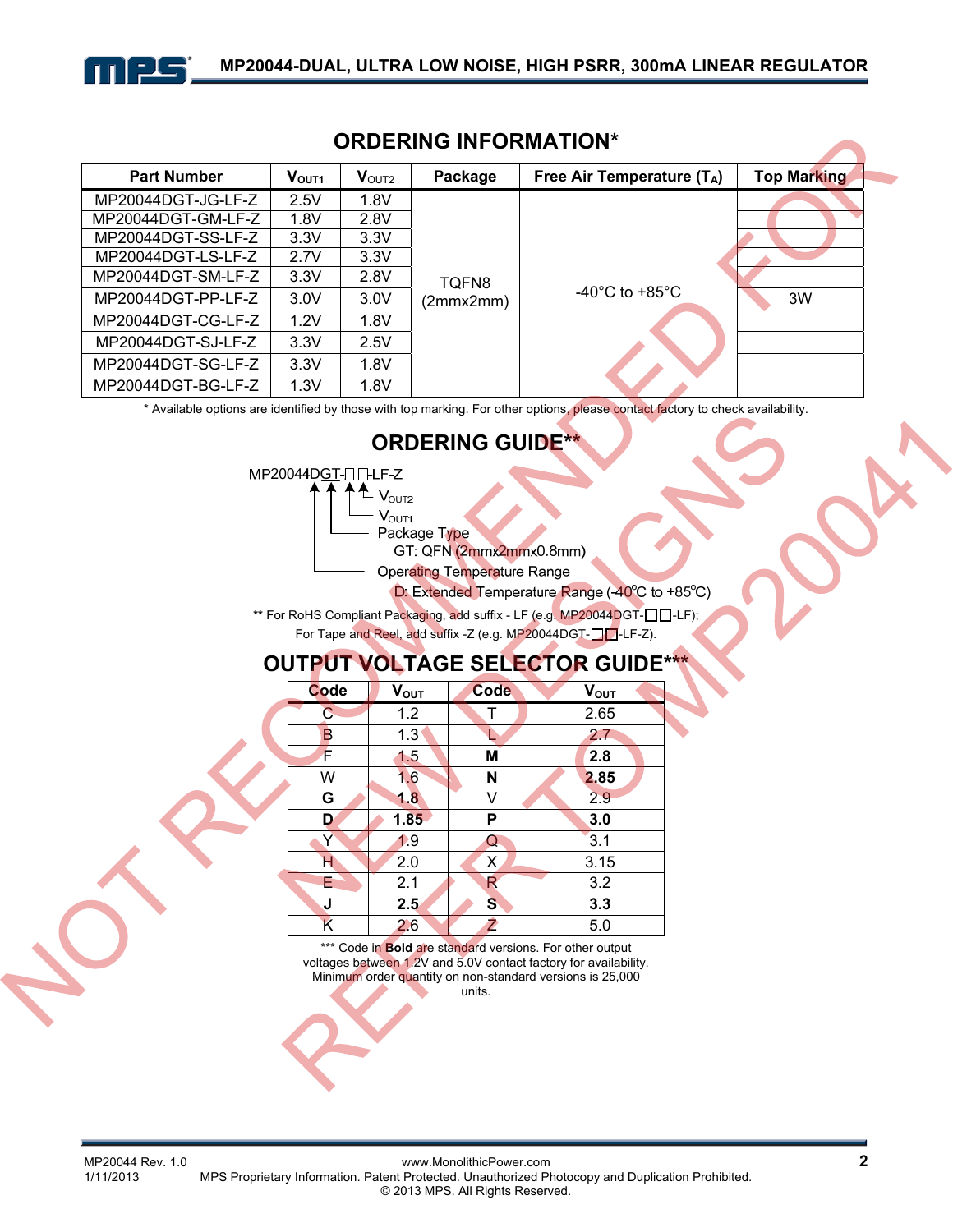



## **ABSOLUTE MAXIMUM RATINGS (1)**

Supply Input Voltage ................................. 6.5V Continuous Power Dissipation  $(T_A = +25^{\circ}C)^{(2)}$  ............................................................. 1.5W Operation Temperature Range ... -40°C to 85°C Storage Temperature Range ..... -65°C to 150°C Lead Temperature (Soldering, 10sec) .....260°C

## *Recommended Operating Conditions (3)*

| Operating Junct. Temp (T <sub>J</sub> ) -40°C to +125°C |  |
|---------------------------------------------------------|--|

## *Thermal Resistance* **(4)** *θJA θJC*

2mmx2mm TQFN8……………80……16 ... C/W

#### **Notes:**

- 1) Exceeding these ratings may cause permanent damage to the device.
- 2) The maximum allowable power dissipation is a function of the maximum junction temperature T<sub>J</sub>(MAX), the junction-toambient thermal resistance θ<sub>JA</sub>, and the ambient temperature TA. The maximum allowable continuous power dissipation at any ambient temperature is calculated by  $P_D(MAX)=(T_J(MAX)-T_J(MAX)-T_J(MAX))$  $T_A$ )/ $\theta_{JA}$ . Exceeding the maximum allowable power dissipation will cause excessive die temperature, and the regulator will go into thermal shutdown. Internal thermal shutdown circuitry protects the device from permanent damage.
- 3) The device is not guaranteed to function outside its operating conditions.
- 4) Measured on JESD51-7 4-layer board.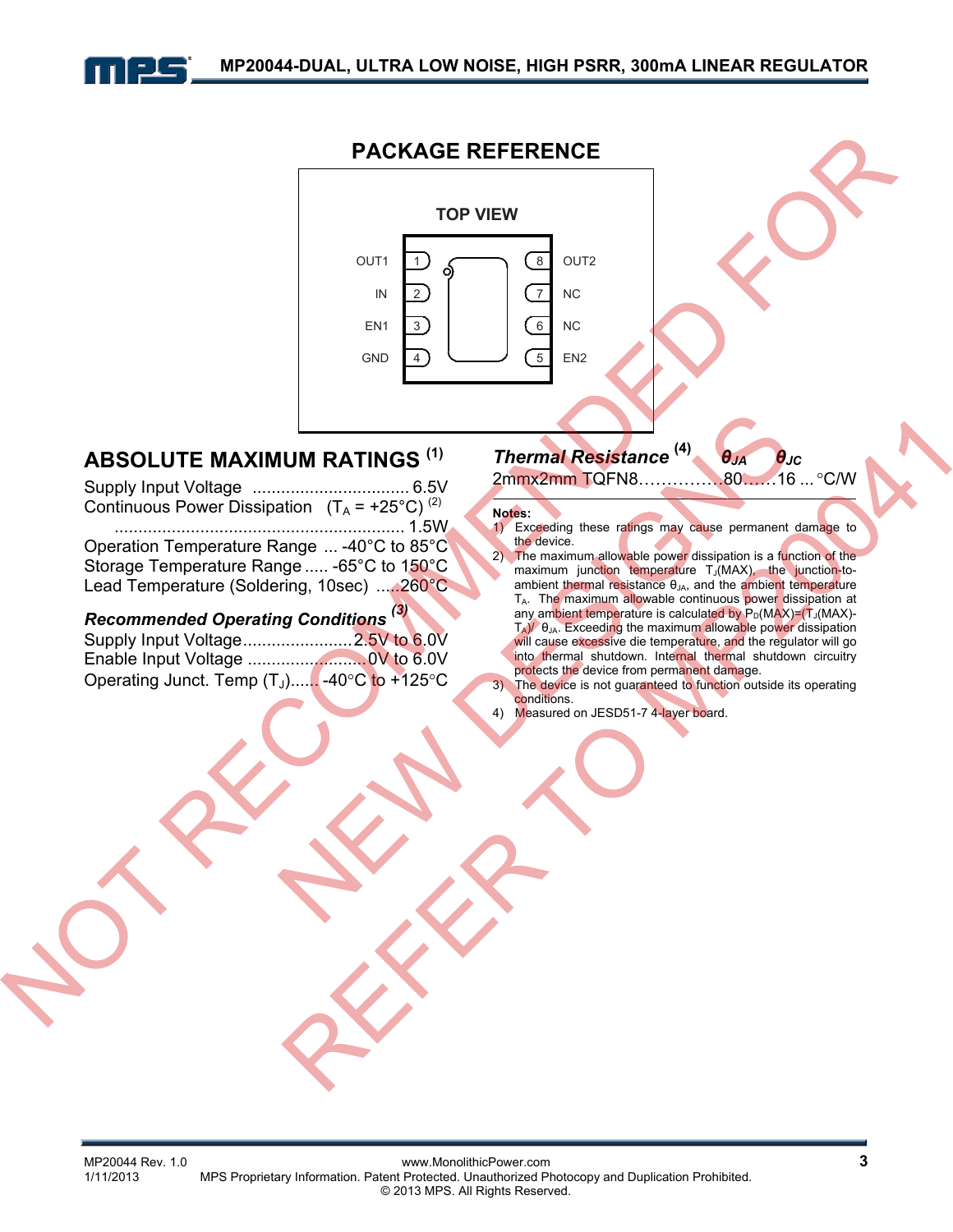

## **ELECTRICAL CHARACTERISTICS**

**V<sub>IN</sub>=3.5V, V<sub>OUT1</sub>=2.5V, V<sub>OUT2</sub>=1.8V, C<sub>IN</sub>=C<sub>OUT1</sub>=C<sub>OUT2</sub>=1μF, EN1=EN2=V<sub>IN</sub>, Typical Value at T<sub>A</sub>=25<sup>°</sup>C for each LDO unless otherwise noted.** 

| <b>Parameter</b>                   | <b>Symbol</b><br><b>Condition</b> |                                                                      | Min          | <b>Typ</b> | <b>Max</b>      | <b>Units</b> |                         |
|------------------------------------|-----------------------------------|----------------------------------------------------------------------|--------------|------------|-----------------|--------------|-------------------------|
| Input Voltage                      | $V_{\text{IN}}$                   | $V_{IN} = 2.5V$ to 6.0V                                              |              | 2.5        |                 | 6            | $\sqrt{}$               |
| Output Voltage Range               | $V_{OUT}$                         |                                                                      |              | 1.2        |                 | 5.0          | $\vee$                  |
| <b>Output Voltage Accuracy</b>     | $\Delta V_{\text{OUT}}$           | $I_{LOAD}$ = 1mA                                                     |              |            |                 | 2.5          | $\%$                    |
| Load regulation <sup>(5)</sup>     | $\Delta V_{\text{OUT}}$           | $I_{\text{LOAD}}$ = 1 mA to 300 mA                                   |              |            | 15              | 35           | mV                      |
| Line Regulation <sup>(6)</sup>     | $\Delta V_{\text{LINE}}$          | $V_{IN} = (V_{OUT} + 0.3V)$ or 2.5V)<br>to 6V, $I_{\text{OUT}}$ =1mA |              |            |                 | 0.05         | $\%N$                   |
| Maximum Output Current             | $I_{MAX}$                         | Continuous                                                           |              | 300        |                 |              | mA                      |
| <b>Current Limit</b>               | <b>LIM</b>                        | Short circuit current limit                                          |              |            | 525             |              | mA                      |
| Quiescent Current                  | $I_{\rm G}$                       | No Load                                                              |              |            | 114             |              | uA                      |
|                                    | V <sub>DROP1</sub>                | $V_{\text{OUT1}} = 2.5V, I_{\text{OUT1}} = 100 \text{mA}$            |              |            | 60              |              | mV                      |
| Dropout Voltage <sup>(7)</sup>     |                                   | $V_{\text{OUT1}} = 2.5V, I_{\text{OUT1}} = 300 \text{mA}$            |              |            | 180             |              | mV                      |
|                                    | V <sub>DROP2</sub>                | $V_{\text{OUT2}} = 1.8 V, I_{\text{OUT2}} = 100 \text{mA}$           |              |            | 75              |              | mV                      |
|                                    |                                   | $V_{\text{OUT2}} = 1.8V, I_{\text{OUT2}} = 300 \text{mA}$            |              |            | 220             |              | mV                      |
| EN Input High Threshold            | $\bar{V}_{I\underline{H}}$        | $V_{\text{IN}}$ = 2.5V to 6.0V                                       |              | 16         |                 |              | $\vee$                  |
| <b>EN Input Low Threshold</b>      | $\mathsf{V}_{\mathsf{IL}}$        | $V_{\text{IN}}$ = 2.5V to 6.0V                                       |              |            |                 | 0.45         | $\overline{\mathsf{v}}$ |
| <b>EN Input Bias Current</b>       | l <sub>SD</sub>                   | $EN = GND$ or $V_{IN}$                                               |              |            |                 | 300          | nA                      |
| <b>Shutdown Supply Current</b>     | $I_{\text{GSD}}$                  | $EN1 = EN2 = GND$                                                    |              |            | 0.03            |              | <b>uA</b>               |
| Thermal Shutdown Temperature       | $T_{S\underline{D}}$              |                                                                      |              |            | 140             |              | $\overline{C}$          |
| <b>Thermal Shutdown Hysteresis</b> | $\Delta T_{SD}$                   |                                                                      |              |            | 10 <sup>°</sup> |              | $\overline{C}$          |
|                                    |                                   | 100Hz to 100kHz,                                                     |              |            | 11              |              | $\mu V_{RMS}$           |
| <b>Output Voltage Noise</b>        |                                   | $C_{\text{OUT}} = 1 \mu F$ , $I_{\text{LOAD}} = 10 \text{mA}$        |              |            |                 |              |                         |
|                                    |                                   | 100Hz to 100kHz,                                                     |              |            | 11              |              | $\mu V_{RMS}$           |
|                                    |                                   | $COUT=1\mu F$ , $ILOAD=100mA$                                        |              |            |                 |              |                         |
|                                    | <b>PSRR</b>                       | $I_{Load} = 10mA$                                                    | $f = 100$ Hz |            | 68              |              | dB                      |
|                                    |                                   |                                                                      | $f=1kHz$     |            | 66              |              | dB                      |
| Output Voltage AC PSRR             |                                   |                                                                      | $f=10kHz$    |            | 65              |              | dB                      |
|                                    |                                   |                                                                      | $f=100$ Hz   |            | 69              |              | dB                      |
|                                    |                                   | $L_{\text{oad}} = 150 \text{mA}$                                     | $f=1kHz$     |            | 65              |              | dB                      |
|                                    |                                   |                                                                      | $f=10kHz$    |            | 72              |              | dB                      |

**Notes:** 

5) Load Regulation= $V_{\text{outflow}}$ <sup>-V</sup>  $V_{\text{OUT(NOM)}}$   $\times$  (%) OUT I<sub>OUT(MAX)</sub> OUT I<sub>OUT(MIN)</sub>  $\left[\mathsf{I}_{\mathsf{OUT}(\mathsf{MAX})}\right]$   $\mathsf{OUT}\left[\mathsf{I}_{\mathsf{OUT}(\mathsf{MIN})}\right]$  $\overline{a}$ 

.<br>ουτί ν

6) Line Regulation=

 $\left[ V_{IN(MAX)} - V_{IN(MIN)} \right] \times V_{OUT(NOM)}$  $\left[\mathsf{V}_{\mathsf{IN}(\mathsf{MAX})}\right] = \mathsf{V}_{\mathsf{OUT}}[\mathsf{V}_{\mathsf{IN}(\mathsf{MIN})}]$ (% / V)

×

7) Dropout Voltage is defined as the input to output differential when the output voltage drops 100mV below its nominal value.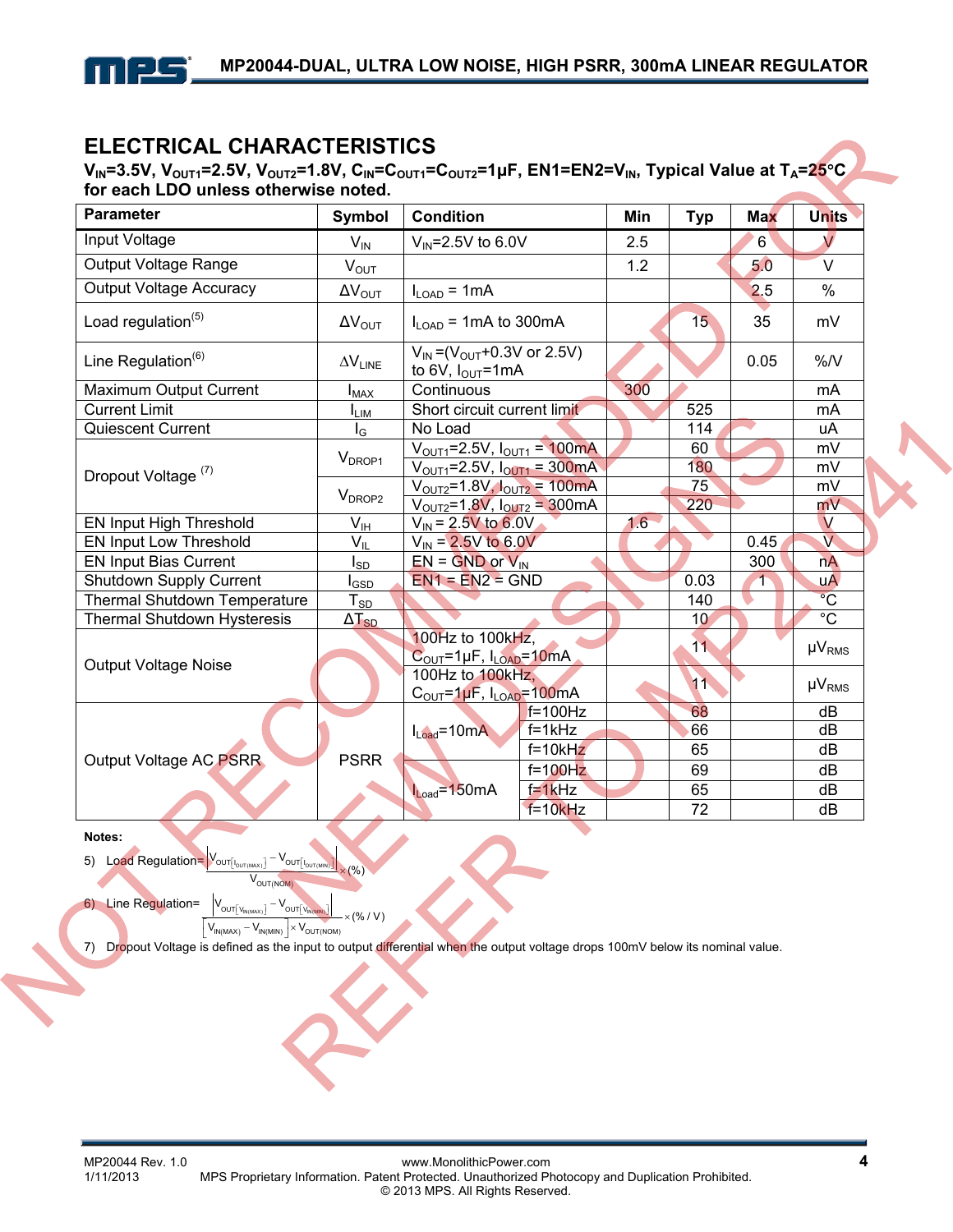

## **PIN FUNCTIONS**

| Pin# | <b>Name</b>      | <b>Description</b>                                     |
|------|------------------|--------------------------------------------------------|
|      | OUT <sub>1</sub> | Channel 1 Output Voltage                               |
|      | IN               | Supply Input Pin                                       |
|      | EN <sub>1</sub>  | Channel 1 Enable (Active High). Do Not Float This Pin. |
|      | <b>GND</b>       | Common Ground                                          |
| 5    | EN <sub>2</sub>  | Channel 2 Enable (Active High). Do Not Float This Pin. |
| 6, 7 | NC.              |                                                        |
| 8    | OUT <sub>2</sub> | Channel 2 Output Voltage                               |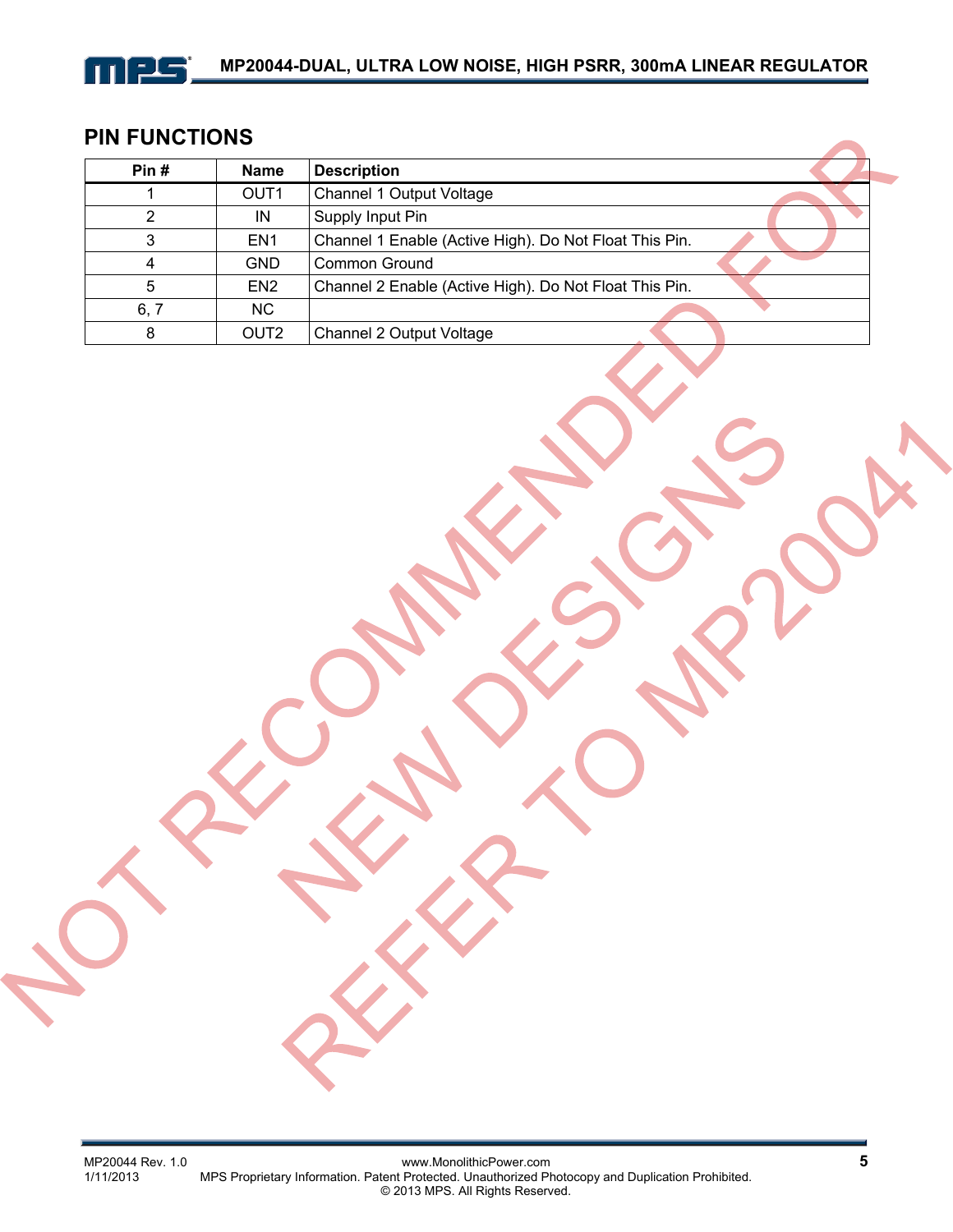## **TYPICAL PERFORMANCE CHARACTERISTICS**

2 G

**VIN=3.5V, VOUT1=2.5V, VOUT2=1.8V, IOUT1=IOUT2=0mA, CIN=COUT1=COUT2=1μF, EN1=EN2=VIN, Typical**  Value at  $T_A$  = 25°C for Both Channel Enabled.

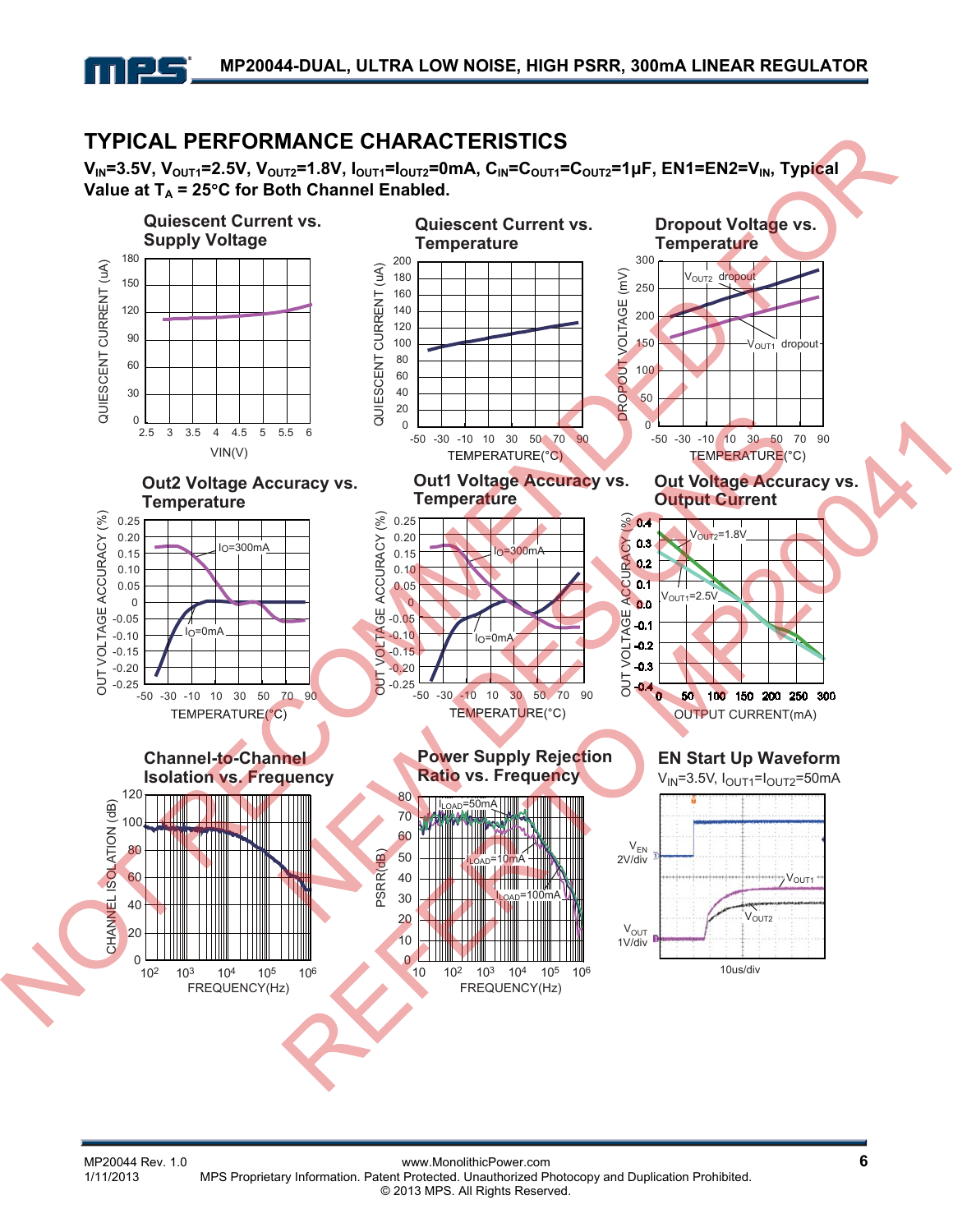

## **TYPICAL PERFORMANCE CHARACTERISTICS** *(continued)*

**V<sub>IN</sub>=3.5V, V<sub>OUT1</sub>=2.5V, V<sub>OUT2</sub>=1.8V, I<sub>OUT1</sub>=I<sub>OUT2</sub>=0mA, C<sub>IN</sub>=C<sub>OUT1</sub>=C<sub>OUT2</sub>=1μF, EN1=EN2=V<sub>IN</sub>, Typical** Value at  $T_A$  = 25°C for Both Channel Enabled.



MP20044 Rev. 1.0 www.MonolithicPower.com<br>1/11/2013 MPS Proprietary Information. Patent Protected. Unauthorized Photocopy and Duplication Prohibited. MPS Proprietary Information. Patent Protected. Unauthorized Photocopy and Duplication Prohibited. © 2013 MPS. All Rights Reserved.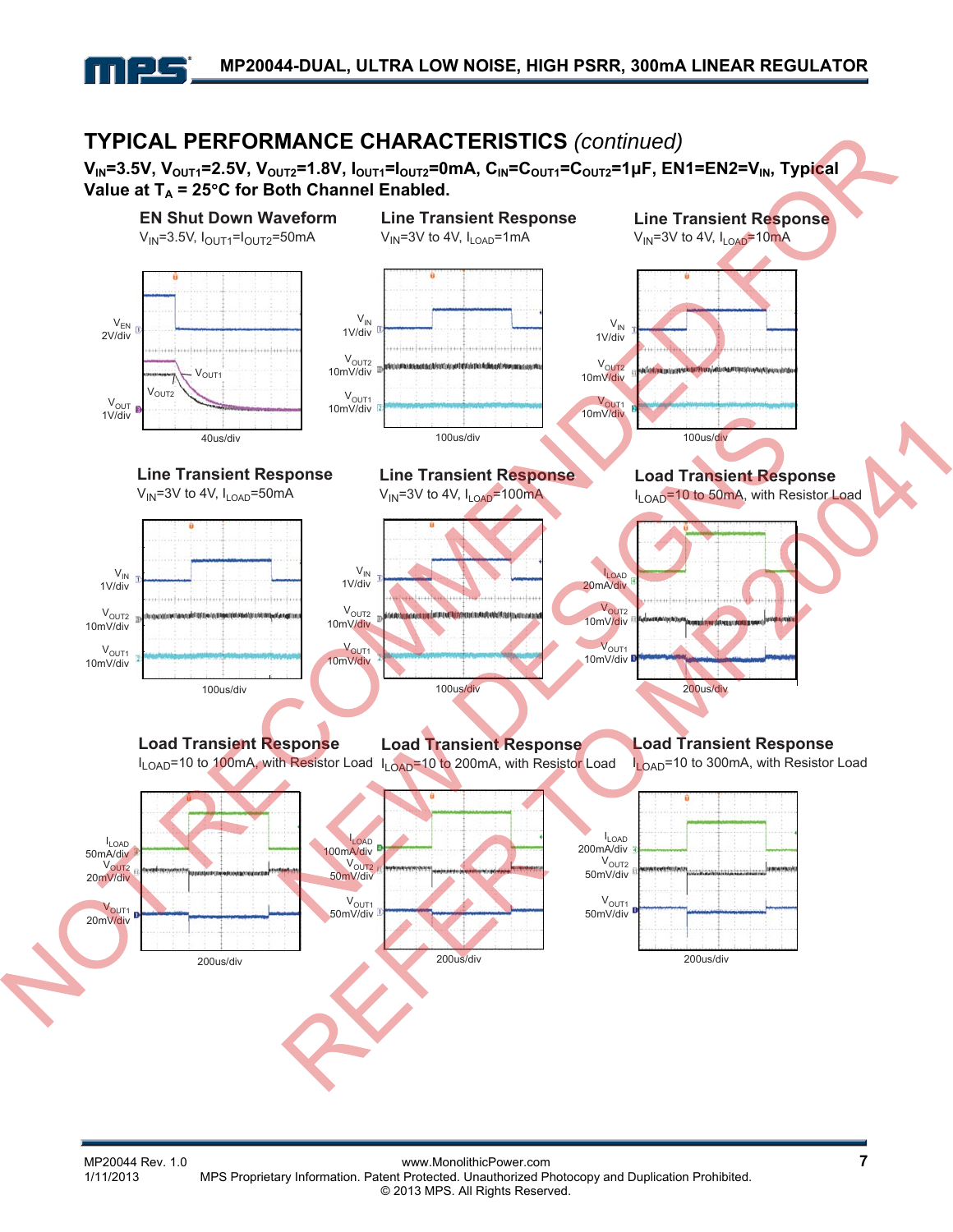

#### **BLOCK DIAGRAM**



### **OPERATION**

The MP20044 integrates two low noise, low dropout, low quiescent current and high PSRR linear regulators. It is intended for use in devices that require very low voltage, low quiescent current power such as wireless LAN, batterypowered equipment and hand-held equipment. The MP20044 uses internal PMOSs as the pass elements and features internal thermal shutdown and internal current limit circuits.

#### **Dropout Voltage**

Dropout voltage is the minimum input to output differential voltage required for the regulator to maintain an output voltage within 100mV of its nominal value. Because the PMOS pass element behaves as a low-value resistor, the dropout voltage of MP20044 is very low.

#### **Shutdown**

The MP20044 can be switched ON or OFF by a logic input at the EN pin. A high voltage at this pin will turn the device on. When the EN pin is low, the regulator output is off. The EN pin should be tied to VIN to keep the regulator output always on if the application does not require the shutdown feature. Do not float the EN pin.

#### **Current Limit**

The MP20044 includes two independent current limit structures which monitor and control each PMOS's gate voltage limiting the guaranteed maximum output current to 300mA.

#### **Thermal Protection**

Thermal protection turns off the PMOS when the junction temperature exceeds +140ºC, allowing the IC to cool. When the IC's junction temperature drops by 10ºC, the PMOS will be turned on again. Thermal protection limits total power dissipation in the MP20044. For reliable operation, junction temperature should be limited to 125 ºC maximum.

#### **Load-Transient Considerations**

The output response of load-transient consists of a DC shift and transient response. Because of the excellent load regulation of MP20044, the DC shift is very small. The output voltage transient depends on the output capacitor's value and the ESR. Increasing the capacitance and decreasing the ESR will improve the transient response. Typical output voltage transient spike of MP20044 for a step change in the load current from 10mA to 100mA is tens mV.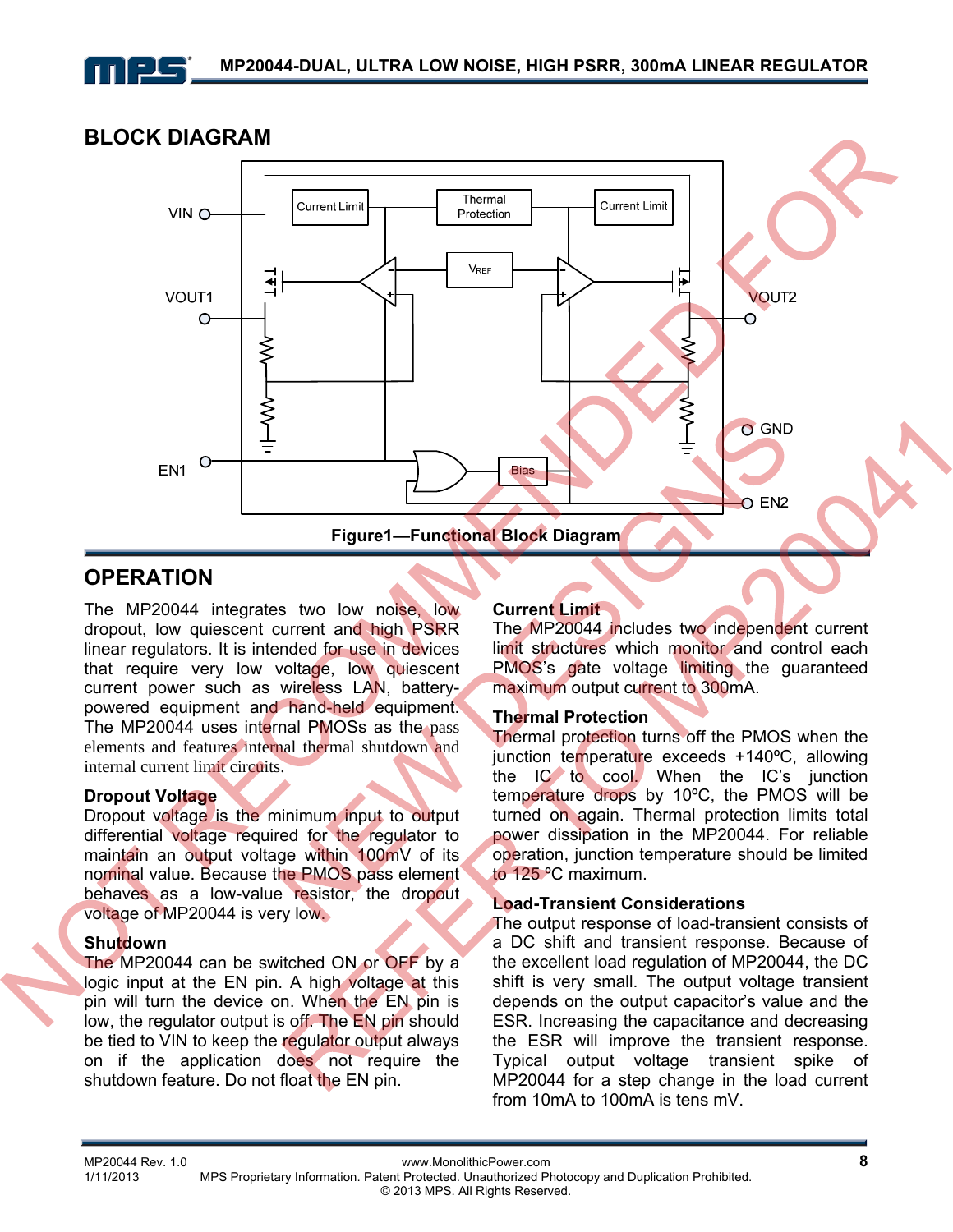## **APPLICATION INFORMATION**

#### **Power Dissipation**

The power dissipation for any package depends on the thermal resistance of the case and circuit board, the temperature difference between the junction and ambient air, and the rate of airflow. The power dissipation across the device can be represented by the equation:

$$
P = (V_{IN} - V_{OUT}) \times I_{OUT}
$$

The allowable power dissipation can be calculated using the following equation:

$$
P_{(MAX)} = (T_{Junction} - T_{Ambient}) / \theta_{JA}
$$

Where  $(T_{\text{Junction}} - T_{\text{Ambient}})$  is the temperature difference between the junction and the surrounding environment,  $\vec{\theta}_{JA}$  is the thermal resistance from the junction to the ambient environment. Connect the GND pin of MP20044 to ground using a large pad or ground plane helps to channel heat away.

#### **Input Capacitor Selection**

Using a capacitor whose value is >0.47µF on the MP20044 input and the amount of capacitance can be increased without limit. Larger values will help improve line transient response with the drawback of increased size. Ceramic capacitors are preferred, but tantalum capacitors may also suffice.

#### **Output Capacitor Selection**

The MP20044 is designed specifically to work with very low ESR ceramic output capacitor in space-saving and performance consideration. A ceramic capacitor in the range of 0.47µF and 10µF, and with ESR lower than 1.2Ω is suitable for the MP20044 application circuit. Output capacitor of larger values will help to improve load transient response and reduce noise with the drawback of increased size.





#### **Reverse Current Path**

The PMOS used in the MP20044 has an inherent diode connected between input and output (see Figure3). If  $V_{\text{OUT}} - V_{\text{IN}}$  is more than a diode-drop, this diode gets forward biased and starts to conduct. To avoid misoperation, an external Schottky connected in parallel with the internal parasitic diode prevents it from being turned on by limiting the voltage drop across it to about 0.3V (see Figure 4).



**Figure 3—Inherent Diode Connected between Each Regulator Input and Output** 



**Figure 4—External Schottky Diode Connected in Parallel with the Internal Parasitic Diode**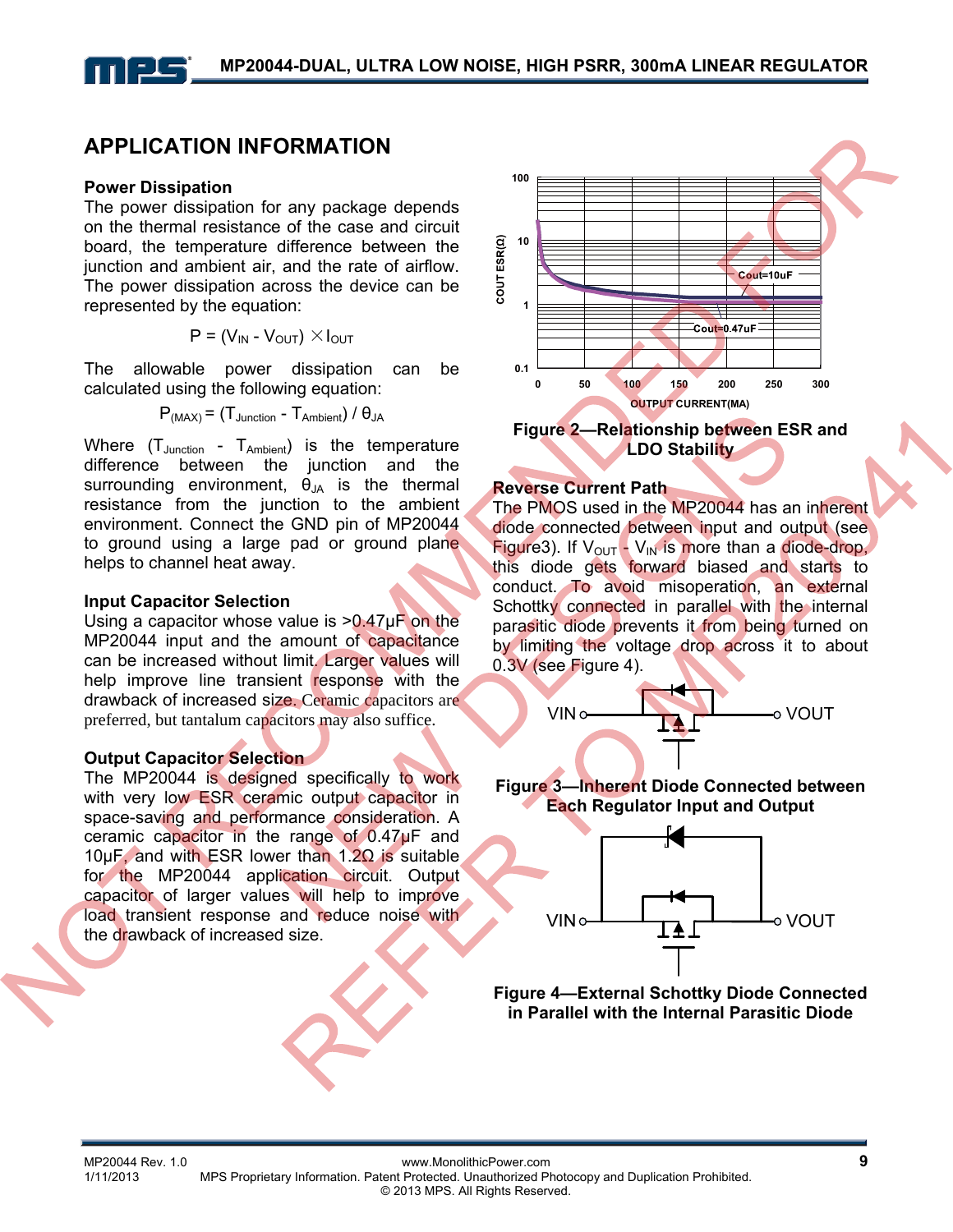#### **PCB layout guide**

PCB layout is very important to achieve good regulation, ripple rejection, transient response and thermal performance. It is highly recommended to duplicate EVB layout for optimum performance.

If change is necessary, please follow these guidelines and take figure 5 for reference.

- 1) Input and output bypass ceramic capacitors are suggested to be put close to the IN Pin and OUT Pin respectively.
- 2) Ensure all feedback connections are short and direct. Place the feedback resistors and compensation components as close to the chip as possible.
- 3) Connect IN, OUT and especially GND respectively to a large copper area to cool the chip to improve thermal performance and long-term reliability.